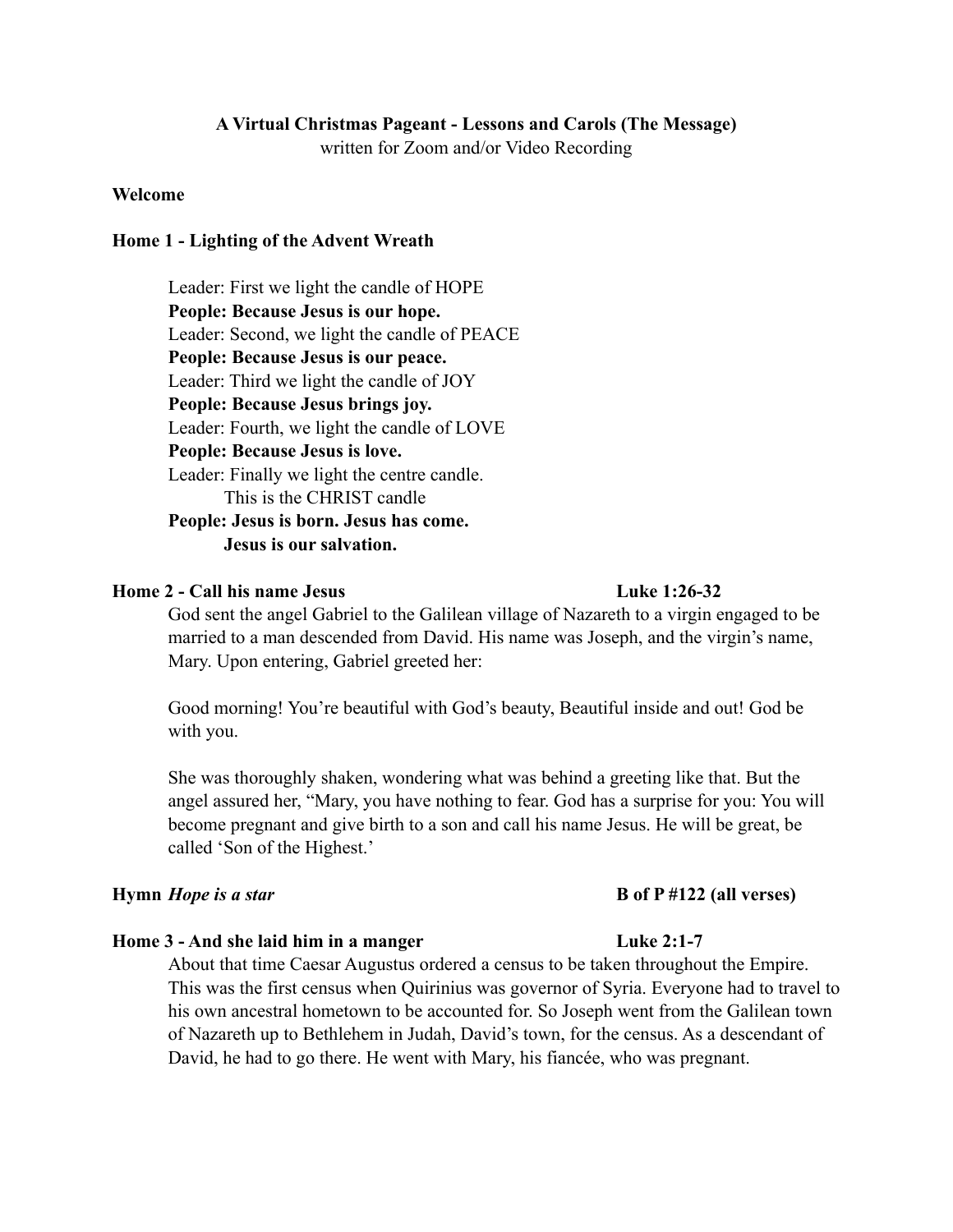While they were there, the time came for her to give birth. She gave birth to a son, her firstborn. She wrapped him in a blanket and laid him in a manger, because there was no room in the hostel.

### **Hymn** *Away in a manger* **B** of P #149 (v. 1 & 2)

## **Home 4 - I am here to announce a great and joyful event Luke 2:8-12**

 There were sheepherders camping in the neighbourhood. They had set night watches over their sheep. Suddenly, God's angel stood among them and God's glory blazed around them. They were terrified. The angel said, "Don't be afraid. I'm here to announce a great and joyful event that is meant for everybody, worldwide: A Saviour has just been born in David's town, a Saviour who is Messiah and Master. This is what you're to look for: a baby wrapped in a blanket and lying in a manger."

## **Hymn** *While shepherds watched* **B B** of P #138 (v. 1 - 4)

## **Home 5 - Glory to God in the heavenly heights Luke 2:13-14**

At once the angel was joined by a huge angelic choir singing God's praises:

 Glory to God in the heavenly heights, Peace to all men and women on earth who please him.

### **Hymn** *Hark!* the herald angels sing **B** of P #139 (all verses)

## Home 6 - They could hardly contain themselves Matthew 2:1-2, 5b, 9b - 10

 After Jesus was born in Bethlehem village, Judah territory— this was during Herod's kingship—a band of scholars arrived in Jerusalem from the East. They asked around, "Where can we find and pay homage to the newborn King of the Jews? We observed a star in the eastern sky that signaled his birth. We're on pilgrimage to worship him."

They told him, "Bethlehem, Judah territory.

 They set off. Then the star appeared again, the same star they had seen in the eastern skies. It led them on until it hovered over the place of the child. They could hardly contain themselves: They were in the right place! They had arrived at the right time!

## **Hymn** *Joy to the world* **B** of P #153 (all verses)

## Home 7 - They saw the child in the arms of Mary Matthew 2:11

 They entered the house and saw the child in the arms of Mary, his mother. Overcome, they kneeled and worshiped him. Then they opened their luggage and presented gifts: gold, frankincense, myrrh.